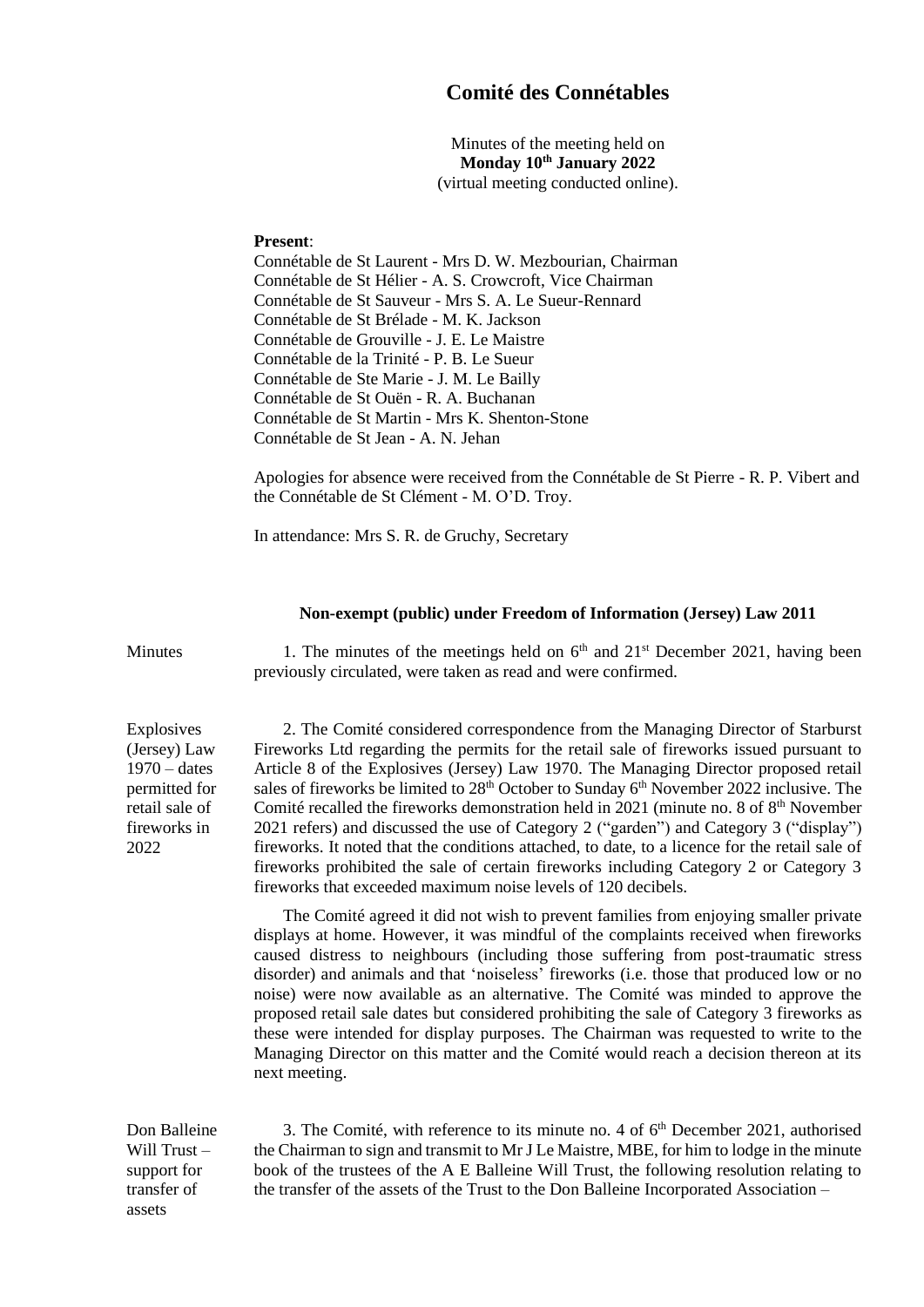*The Connétables of the twelve parishes of Jersey at their meeting at St Martin's Public Hall on Monday the 6th December 2021, having reviewed the trustees' position paper dated the 2nd December 2021 supplied for their information and heard from Jean le Maistre one of the trustees of the A E Balleine Will Trust (the Trust) and from Christopher Scholefield legal advisor to and a member of the steering committee of the Don Balleine Incorporated Association (the LDBIA), RESOLVED UNANIMOUSLY as follows;*

*That the Trustees of the A E Balleine Will Trust have the support of the Connétables of the island - sitting as envisaged in the Trust document as a committee able to formulate conditions for the carrying out of the wishes of the late A E Balleine - for the trustees' proposed decision to transfer the whole of the assets of the Trust to the LDBIA and thereafter to wind up the activities of the Trust.*

4. The Comité, with reference to its minute no. 4 of  $6<sup>th</sup>$  September 2021, noted the Carbon Neutral Roadmap Consultation had been sent to all parishes inviting a response by 31st January 2022. The Comité heard from Connétables about initiatives in their respective Parishes to address climate issues, including some which had set up a group to consider and respond to specific areas of interest. The Connétable of St John had invited groups from other parishes to meet to share their knowledge and provide mutual support. The Comité noted the work being undertaken and decided it was more appropriate for each Parish to respond individually to the consultation.

5. The Comité, with reference to its minute no. 4 of  $14<sup>th</sup>$  June 2021, agreed to issue a press release to promote an "Occupation VIP" Jersey Royal potato growing competition to mark Liberation 77. The Connétables recognised that senior parishioners had missed out on celebrating Liberation 75 and 76 due to the coronavirus restrictions.

The Comité confirmed an "Occupation VIP" was a person who was resident in Jersey during the Occupation, evacuated, deported or who served in the forces at that time (i.e. those born on or before  $9<sup>th</sup>$  May 1945). Those interested would be asked to register with their Parish so that an appropriate number of kits could be provided. Arrangements for the weigh-in would be decided once the number of entrants was known.

6. The Comité, with partial reference to its minute no. 7 of  $8<sup>th</sup>$  November 2021, received a paper from the Bailiff's Chief Officer setting out proposals to mark Her Majesty's Platinum Jubilee in June 2022.

The Comité then received the Chief Officer and the Head of Communications, Bailiff's Chambers, and Mr R Bryans, regarding the commemorative book to be produced for the Platinum Jubilee. Mr Bryans had been commissioned to take photographs and to work on the book and part of his remit was to work with the Connétables and Parishes. The book would focus on the three strands of tradition, youth and the environment and Mr Bryans wished to attend Parish events with such a focus for inclusion in the book. The Comité suggested that the book might be promoted in the Parish magazines and on websites and invited Mr Bryans to contact Connétables in person regarding forthcoming events.

The Comité also heard from the Chief Officer about the proposed celebrations and that an announcement was expected shortly about proposals for an extended bank holiday weekend from  $2<sup>nd</sup> - 5<sup>th</sup>$  June 2022. There would also be a Platinum Jubilee medal for members of the emergency services who met the specified criteria. The local celebrations would be announced in due course but had been planned around events being held in London. It was proposed that H.E. Lieutenant Governor, the Bailiff and the Deputy Bailiff would each visit four Parishes to attend a Parish hosted event. Each Parish was asked to consider events which were accessible for residents but could be rescheduled should the

Carbon neutral roadmap consultation

Liberation 2022 and Occupation VIPs - Jersey Royal potato growing competition

Platinum Jubilee 2022 & events/public entertainment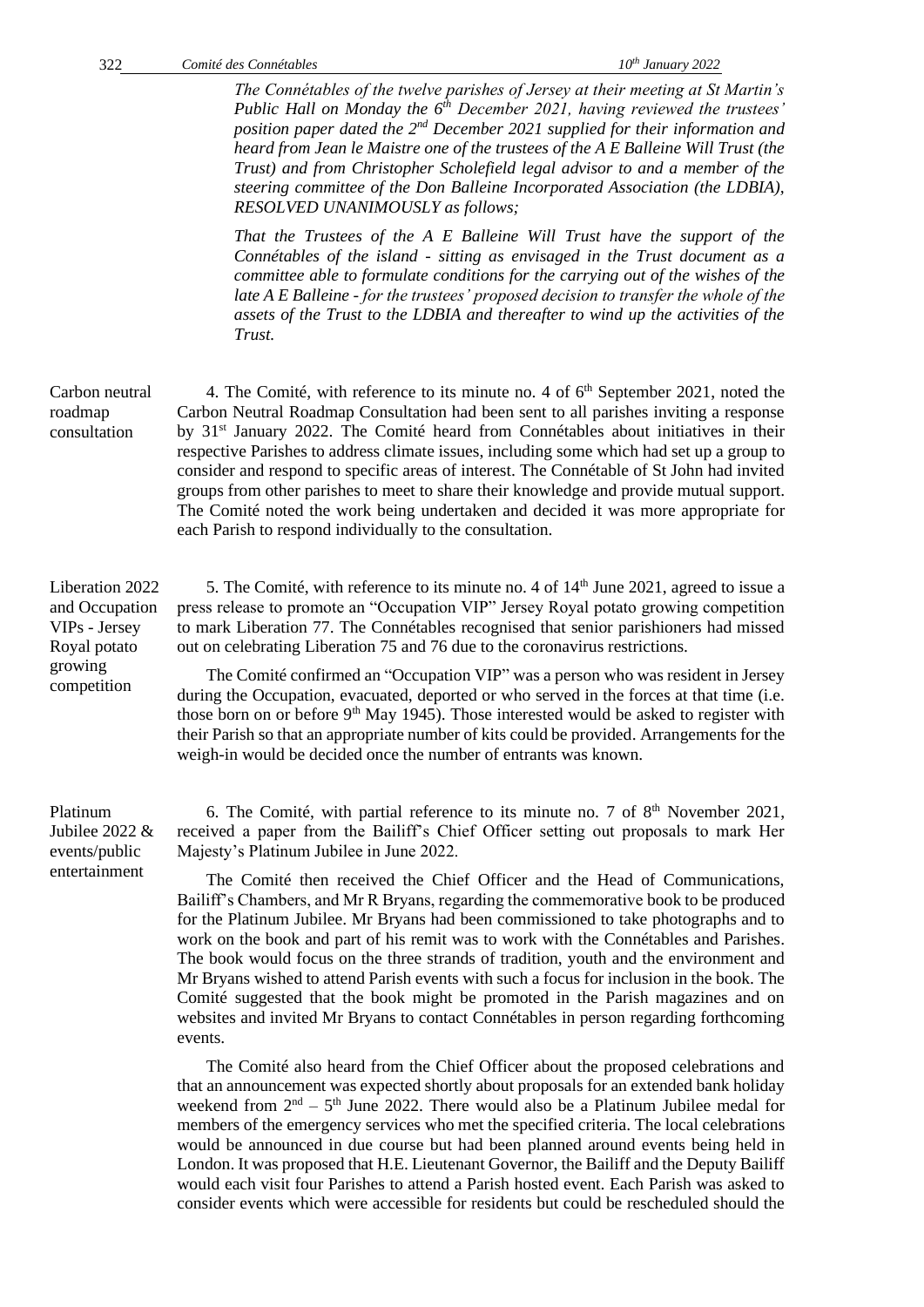need arise, e.g. due to coronavirus, and Parishes were welcome to make other suggestions. Other initiatives included the Queen's Canopy and it was expected that the Government of Jersey would shortly be issuing its own tree strategy. Whilst there was no budget to share with the parishes for the Jubilee celebrations, there might be some funding from the Liberation budget.

JE Parish Earth Partnership 7. The Comité, with reference to its minute no. 13 of  $6<sup>th</sup>$  December 2021, discussed the Parishes participation in the Jersey Electricity plc (JE) Parish Earth Partnership. The Comité heard from Connétables that, since JE's original proposal, the Parishes had also been asked to support the Queen's Canopy initiative which would mark Her Majesty's Platinum Jubilee in 2022. A number of the micro forest proposals were therefore evolving to include opportunities for public sponsorship and, where sites had been identified, some might now be developed for this wider purpose with private donations rather than solely under the sponsorship of the Parish Earth Partnership.

> The Comité agreed the Chairman should write to the Chief Executive, JE, to acknowledge the company's support in developing micro forests and planting schemes which had been a springboard for the broader initiative in some Parishes and, given the significant time and effort already invested by JE staff, to invite the company's continued support and sponsorship for these carbon neutral projects.

Covid restrictions and impact - update

8. The Comité, having regard to the compulsory wearing of masks in public places and the advisory work from home issued by the Government of Jersey in late 2021 due to the coronavirus pandemic, heard from Connétables of the measures put in place at Parish Halls so that services could continue to be delivered.

9. The Comité discussed the Covid-19 (Residential Tenancy) (Temporary Amendment of Law) (Jersey) Regulations 2020 which had suspended rent increases before  $1<sup>st</sup>$  October 2020 (Article 7C(1) had prohibited a landlord from increasing the rent due under any residential tenancy agreement, or making a variation of a residential tenancy agreement subject to an increase in the rent, for a period before 1<sup>st</sup> October 2020). The legislation was repealed on  $30<sup>th</sup>$  September 2020 (under the Covid-19 (Amendments – [Extension, Suspension and Repeal\) \(Jersey\) Regulations 2020\)](https://statesassembly.gov.je/assemblypropositions/2020/p.103-2020.pdf) and the Comité heard from Connétables about the changes made to rents for sheltered housing over the last two years.

Rent safe proposition P.121/2021

Covid – sheltered housing and rent increases

> 10. The Comité discussed the "Rent Safe Scheme" proposition (P.121/2021) of Senator K Moore which, if approved, would request the Minister for the Environment to bring forward such legislative amendments as were necessary to make it legally mandatory that all landlords registered with the current Rent Safe scheme; and to develop a process for the regular renewal of Rent Safe registration based on a risk rating approach to determine the frequency and order of inspections of rental dwellings. The intention of the proposition was to ensure that landlords must register with the Rent Safe scheme, to promote the application of minimum accommodation standards, and to improve visibility for tenants of the standard of property they were renting.

> The Comité discussed the implications for Parishes which had sheltered housing, noting that the proposition was about best practice and that Connétables already sought to comply with the minimum rental standards. The Comité also heard from a Connétable contacted by a parishioner who had expressed concern that Rent Safe inspections had gone beyond assessing compliance and had required work that was not necessary and that the proposition was therefore a licensing scheme and inspection regime by the backdoor.